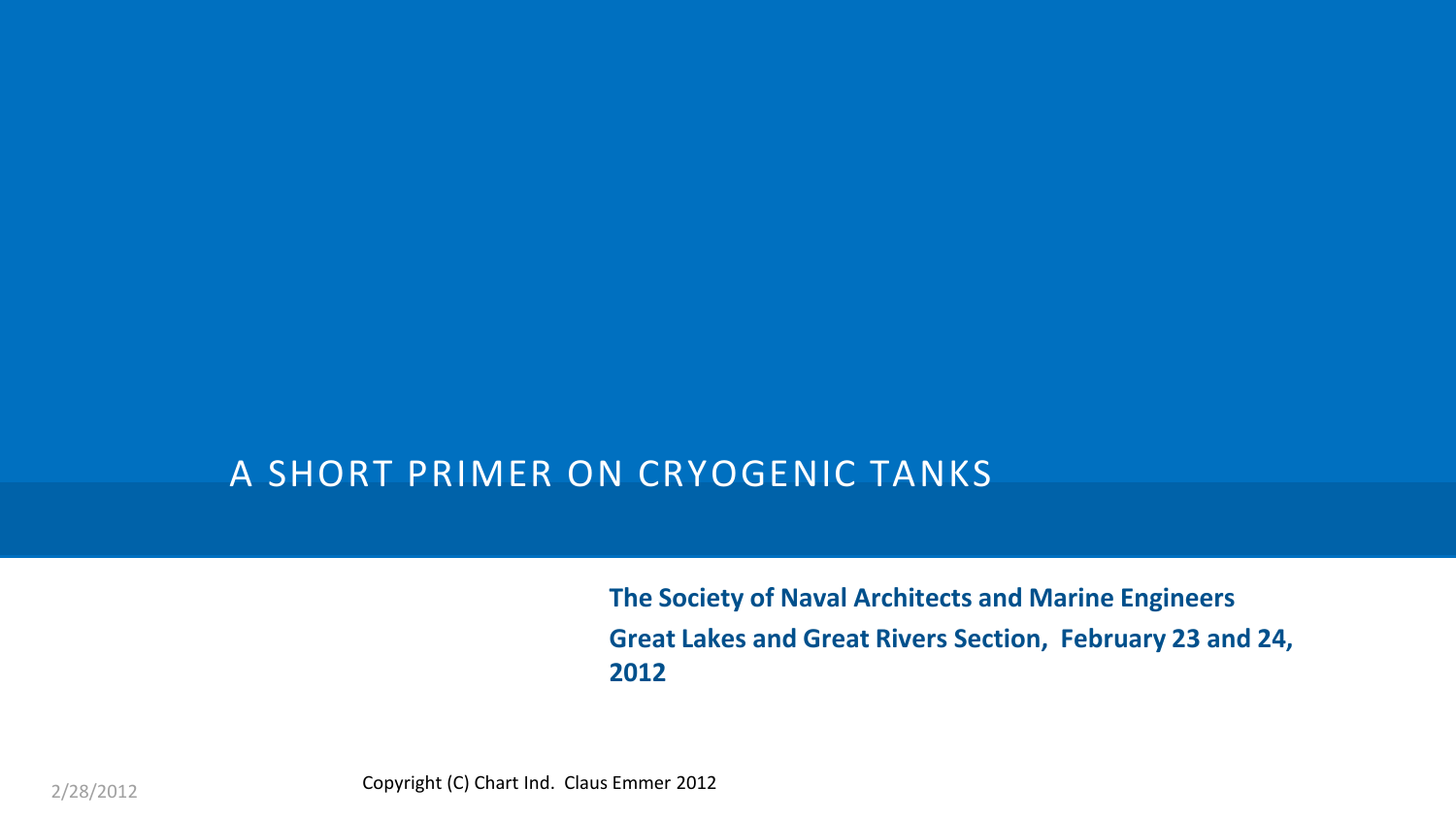$\lesssim$ エ<br>〇  $\leq$  $\overline{\Box}$  $\blacktriangleright$ 고<br>E  $\ddot{\phantom{0}}$ 

 $\overline{M}$ 

Chart started to build LNG systems in the early 1990's.

# A bit about us....



continents.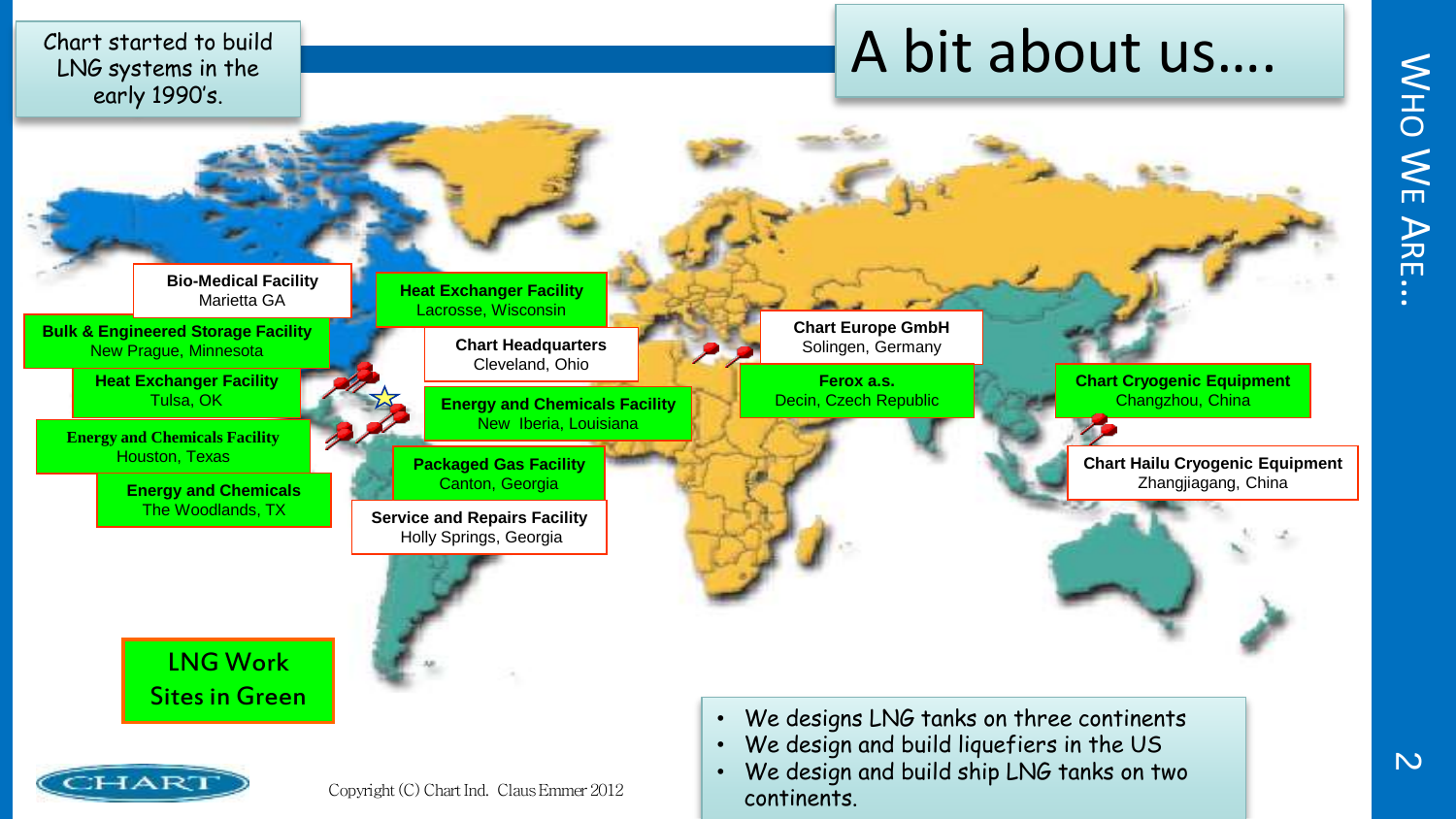$\lesssim$ 工<br>大 Z ATURAL  $\mathsf \Omega$ AS  $\ddot{\sim}$ 

2/28/2012

Emission values [%]  $-25%$ 100 90 80  $70<sub>2</sub>$ 60  $-85%$ 50 40 CO<sub>1</sub>  $-100%$ 30  $NO<sub>z</sub>$ 20  $-100%$ SO.  $10<sub>10</sub>$ Particulates  $\circ$ (Diesel (Dual-Fuel engine engine) in gas mode).

16 largest ships emit as much as all 800 million cars in the world. One ship can emit 5000 tons of sulfur per year (source: The Guardian)

#### **Oil and Natural Gas Prices**



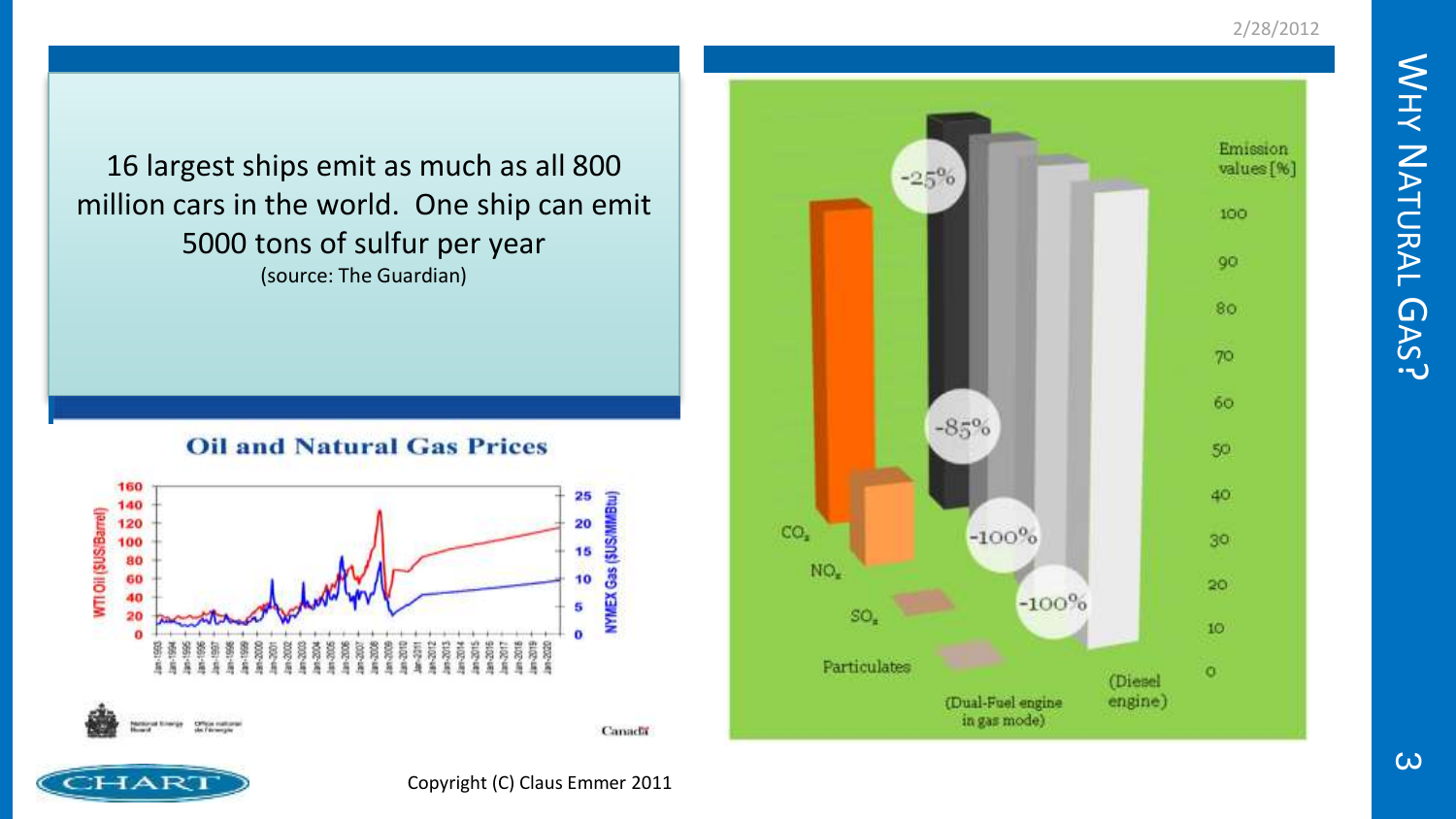### **Why LNG?**

- The *main* reason to liquefy a gas is for ease of storage and transportation.
- It lowers storage costs, since cryogenic storage is at low pressures.
- It is easier to pump a liquid than to compress a gas.
	- A 15 HP cryogenic pump replaces a 175 HP compressor.



**Volume reduction makes it easier to transport**

When liquefied, natural gas that would fill a beach ball... ...becomes LNG that can fit inside a ping-pong ball.

#### **Why Industry has switched to cryogenic storage…**



**And energy density applies to vehicle fuels…**



15 Espinoitas Galieni LNG<br>27° diameter, 63° Long 639 posado

<sup>1</sup> Equivalent Gallous CWG 13.1/2" Dismater, 72" Leng<br>11 Cylinders, 7531 ponsals

> Of course, this is a nasty example, since it compares to steel cylinders at lower pressures.



Copyright (C) Chart Ind. Claus Emmer 2012

But of course, if you compare to Type IV cylinders, they'll take up only 3 to 4 times the space, and cost maybe 40% more.

 $\blacksquare$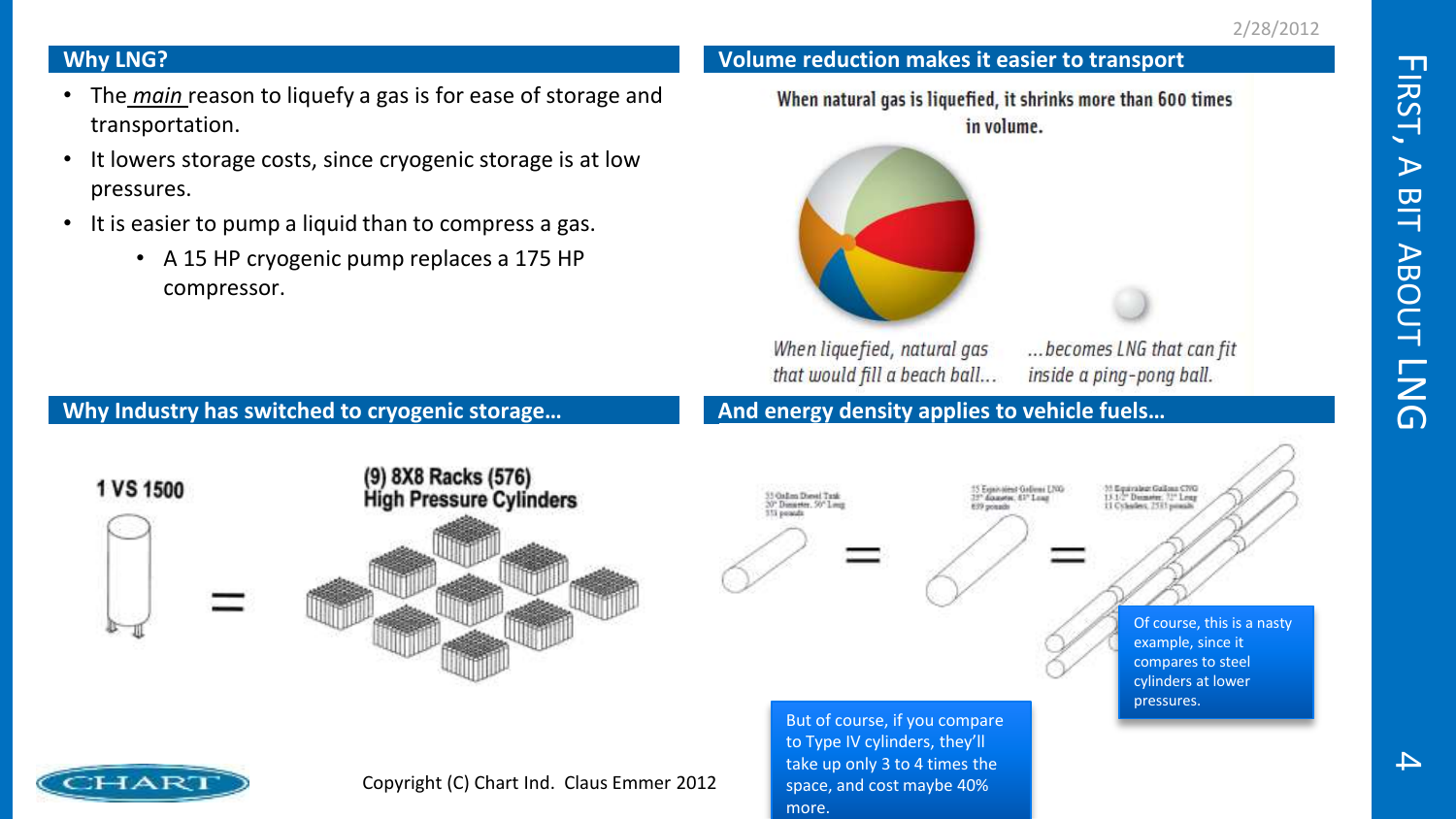#### **Remember all fuels burn – or they wouldn't be a fuel…**

| Fuel              | <b>Unit Energy Content</b> |                 |           |
|-------------------|----------------------------|-----------------|-----------|
|                   | <b>BTU/US</b><br>Gal       | <b>Mi/Liter</b> |           |
| No 2 Diesel       | 128,000                    | 35.68           |           |
| Biodie sel (B20)  | 117,000                    | 32.61           | Some fuel |
| Gasoline          | 109,000                    | 30.38           |           |
| <b>LPG</b>        | 84,000                     | 23.41           | densities |
| Ethanol (E85)     | 80.000                     | 22.30           |           |
| <b>LNG</b>        | 73,500                     | 20.49           |           |
| Methanol (M85)    | 56,000                     | 15.61           |           |
| CNG (Compressed)  | 33,000                     | 9.20            |           |
| Hydrogen (Liquid) | 30.500                     | 8.50            |           |

#### **Some basic notions**

- LNG is primarily liquefied methane, with some ethane and
- propane. .<br>.
	- Is has no moisture, oil, or odor.
- It is stored at a temperature of around -259 °F and pressures less than 250 PSIG.
- At room temperature it is lighter than air, and quickly dissipates.
- Primary hazards are:
	- It's very cold!
	- It can displace oxygen and act as an asphyxiant

#### LNG vapor has a limited flammability range.

The physical and chemical properties of LNG render it safer than other commonly used hydrocarbons.

100% Lack of oxygen prevents fuel Methane concentrations above the upper flammability limit from burning. An example would be a secure **OVER RICH** storage tank with an LNG vapor Will Not Burn concentration at or near 100 percent methane. Fuel concentrations below the lower flammability limit cannot burn because too little methane is present. An example would be leakage of small quantities of **ING** in a well-ventilated area. Upper Flammabilitu **FLAMMABLE** 

Limit, 15% Methane -Lower Flammability Limit, 5% Methane

**TOO LEAN-Will Not Burn**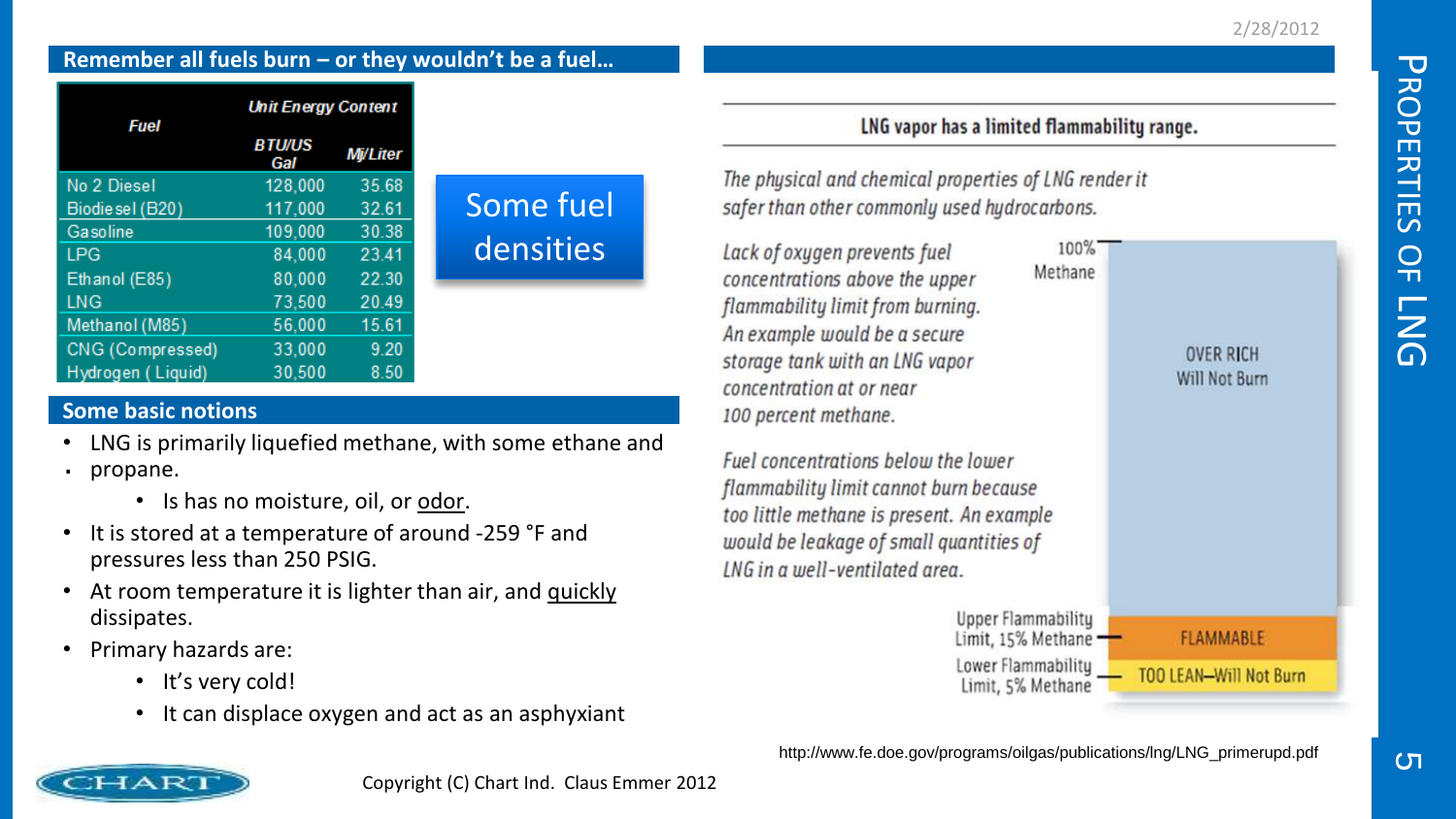#### **The "Flat Bottomed" tank**

• Stores very large volumes at no pressure. Generally cheapest at volumes above 3 billion gallons.



#### • **The Shop built Storage Tank.**

- Vertical or horizontal pressure vessels.
- Volumes larger than 250,000 gallons are costly or impossible to transport.



#### • **The Mobile Tanker Designed for Road or Rail**

• Road tankers, ISO containers, Rail cars.





- **Specialized tanks**
- Ship tanks, Vehicle tanks







Copyright (C) Chart Ind. Claus Emmer 2012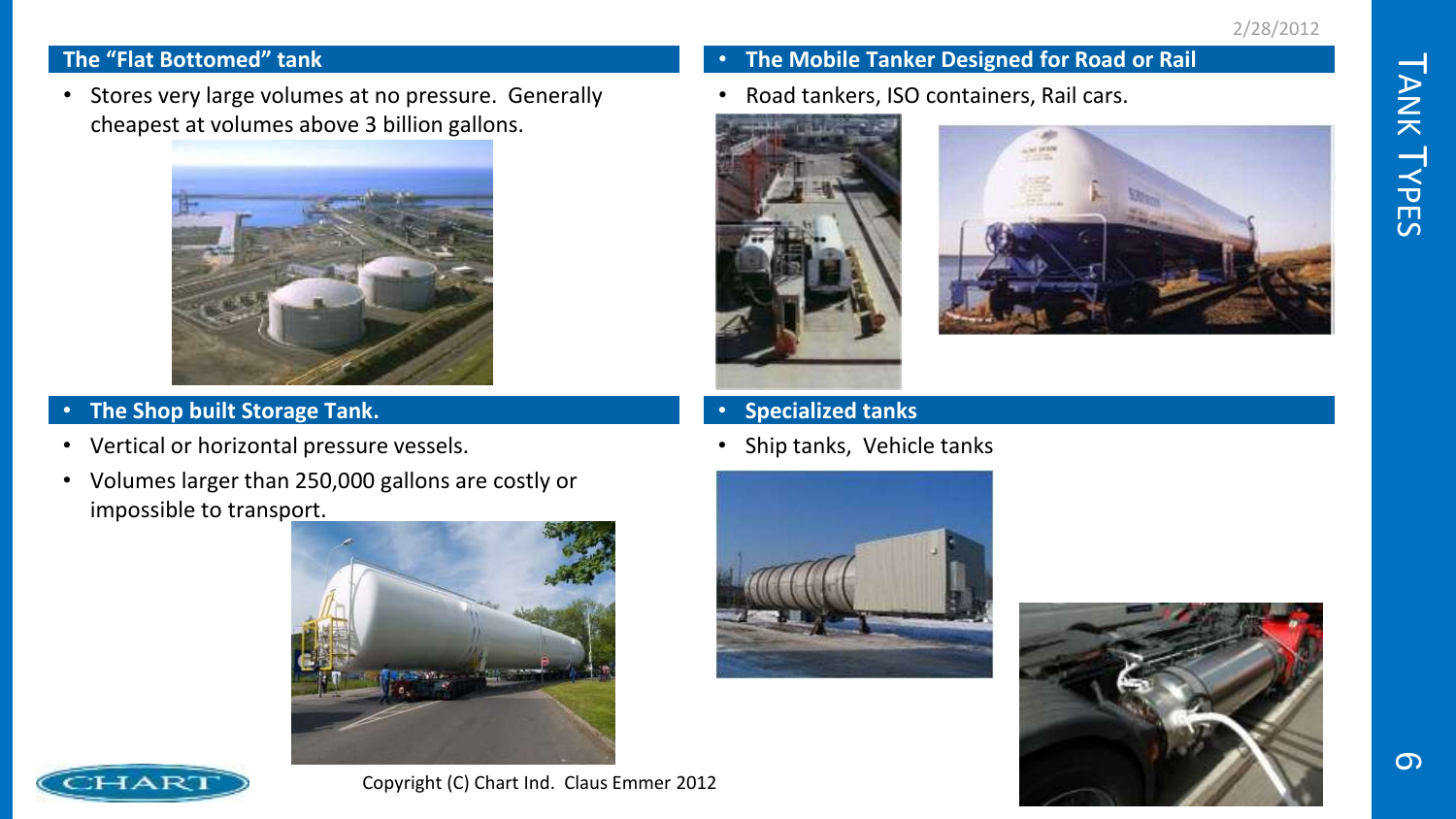- Inside it is -256 °F, outside it is room temperature or higher. A difference of more than 300 degrees.
- Heat will transfer:
	- 1. By mechanical conduction the bracing between the inner and the outer tank, and the piping between them.
	- 2. By Convection i.e. the gas remaining in the Annular space. We reduce that by pulling a vacuum.
	- 3. By radiation by using shine surfaces to reflect the radiation.
- So in tank design we make the mechanical components as thin as possible – just strong enough for the required conditions.
- We pull a vey high vacuum less than 1 millionth of an atmosphere.
- We minimize radiating by applying multiple layers of reflective materials.



71111111111111111111111

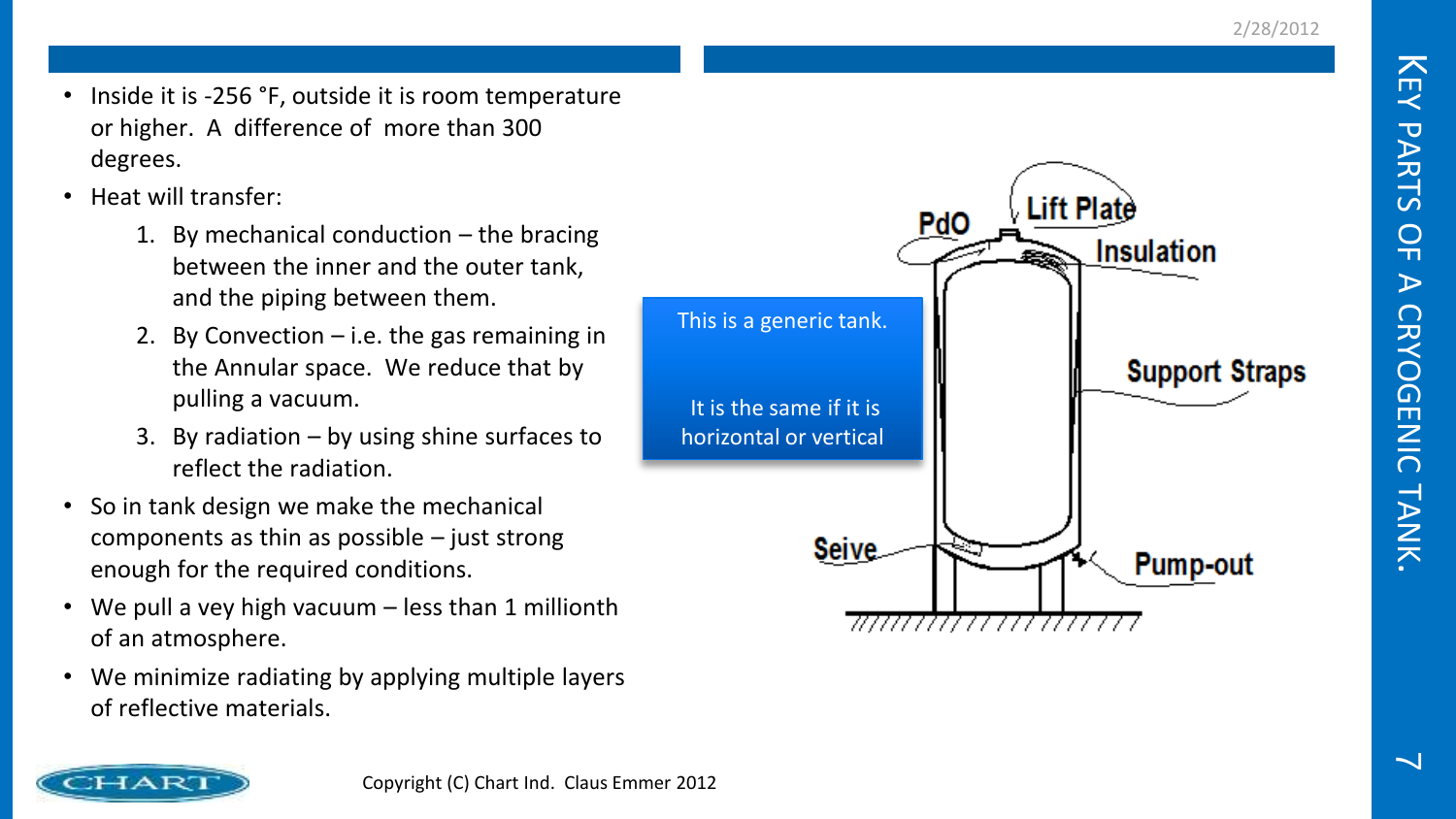

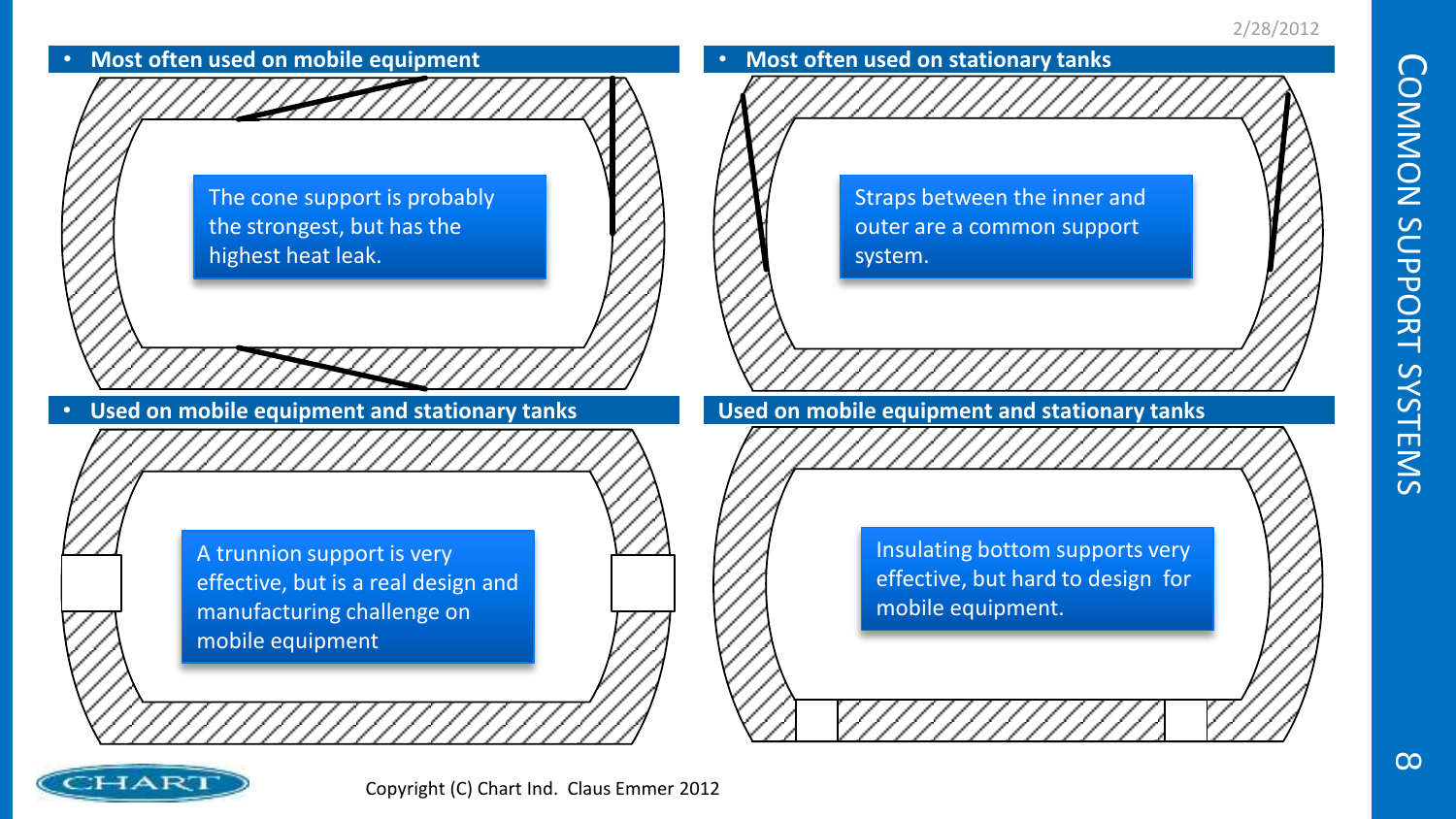- To the right are the classic curves showing the effect of various types of insulation at various levels of vacuum on heat leak.
- The all follow a similar pattern…
	- At atmospheric pressure they are all poor insulators, though Aerogel is about twice as effective as perlite and SI.
	- As vacuum increases, they become rapidly more effective, with SI being most effective by a factor of 100 at the low ranges.
- Very low vacuum levels are achieved in a "cold" vacuum, when absorbents and getters in the vacuum space are most effective.
- Less effective insulation needs to be thicker to get the same insulating effect.



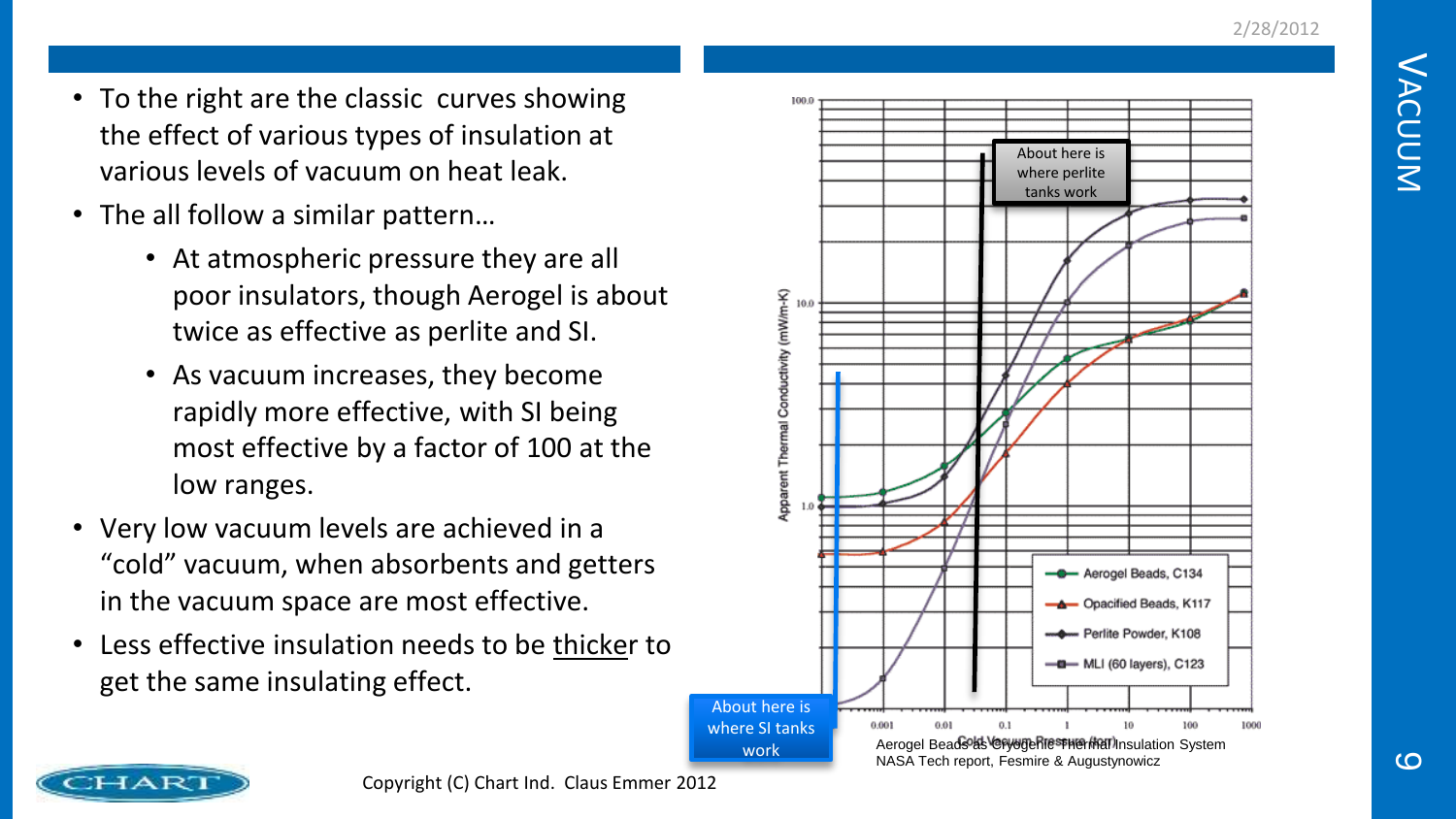| <b>Common insulations</b>                                                                 |                  | <b>Superinsulation</b> |
|-------------------------------------------------------------------------------------------|------------------|------------------------|
| <b>Insulation</b>                                                                         | <b>R</b> value   | Lots of manufacturing  |
| Fiberglass without vacuum                                                                 | 6.4              | Technology needed      |
| Foam without vacuum                                                                       | 8.3              | To do it right         |
| Powder without vacuum                                                                     | $6.\overline{2}$ |                        |
| Vacuum                                                                                    | 25               |                        |
| <b>Evacuated Perlite</b>                                                                  | 60               |                        |
| Superinsulation                                                                           | 170              |                        |
| Cryogenic Insulations for the Distribution of Liquefied<br>Gases. H. M. Lutgen, IOMA 1053 |                  |                        |

#### • **Perlite**



This is the same stuff – but cleaner and dryer – that you use in your garden.

Foam insulation is generally prefabricated

• **Foam**





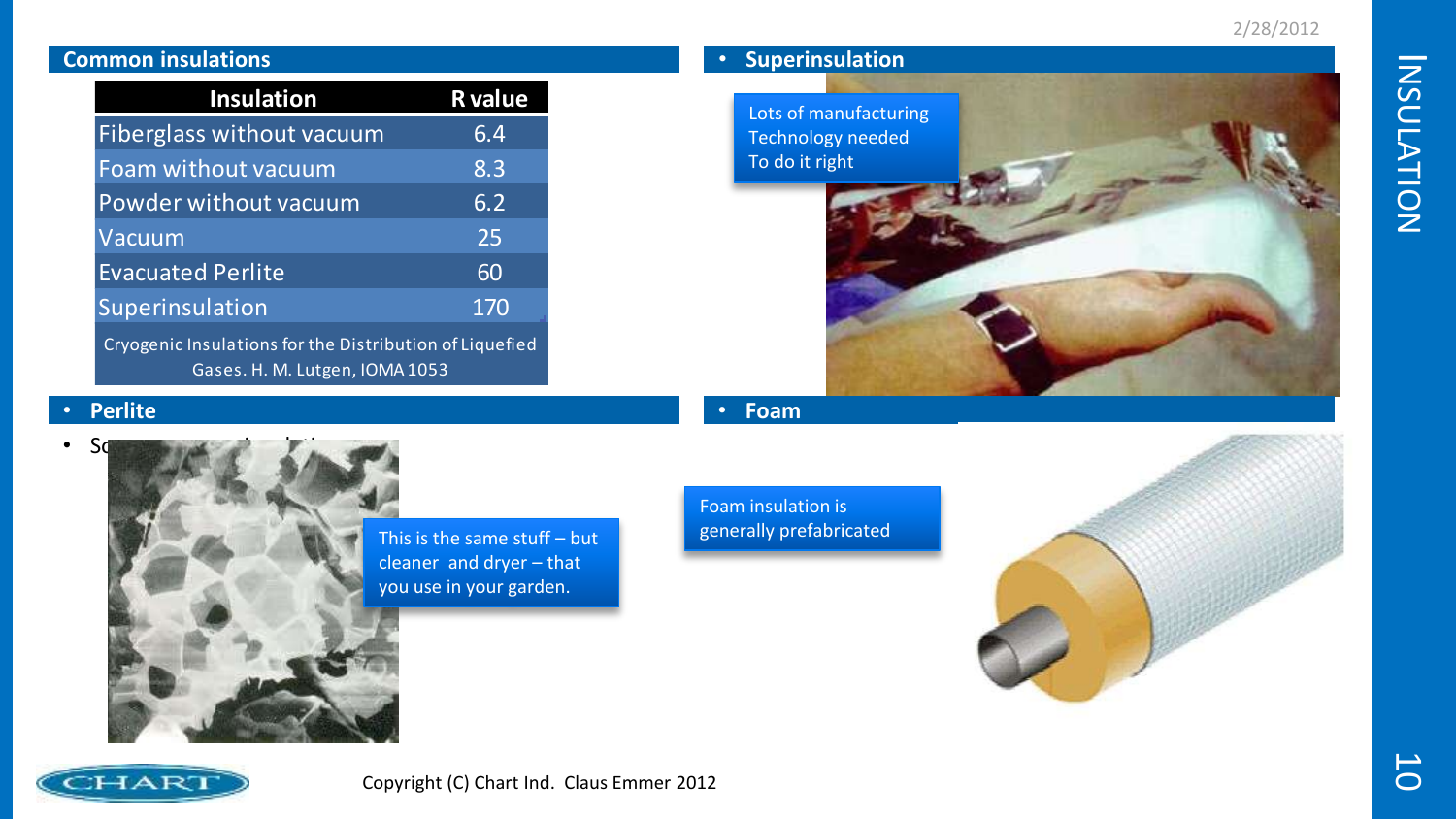#### • **All Tanks NEED…**

- 1. A liquid container of materials appropriate for low temperature.
- 2. Insulation to keep the liquid at that low temperature.
- 3. Safety devices to make sure that pressure's don't get higher than the container can handle.
- 4. A method to get the liquid into the tank
- 5. A means to get the liquid out of the tank.
- 6. A method to get excess gas out of the tank.
- Instrumentation to find out what's happening.
- 8. An outer container to keep the insulation in place…

#### • **Tank Design NEEDS**

- 1. Designed to the proper Codes and regulations
- 2. To be strong enough to hold the liquid at some defined pressure.
- 3. Supports be strong enough to be transported from the factory to the destination.
- 4. In addition to be strong enough for any service conditions.
	- 1. Seismic, wind force, road forces, wave forces, vibration, heat, corrosion.
- 5. Thermally efficient design to keep the liquid cold as long as possible.
- 6. Proper safety features for normal operation.
- 7. Design for maintainability.
- 8. Application requirements, such as pump, high flow, etc.  $($

We once built a 15,000 gallon hydrogen tank designed to be emptied in five minutes or less.)

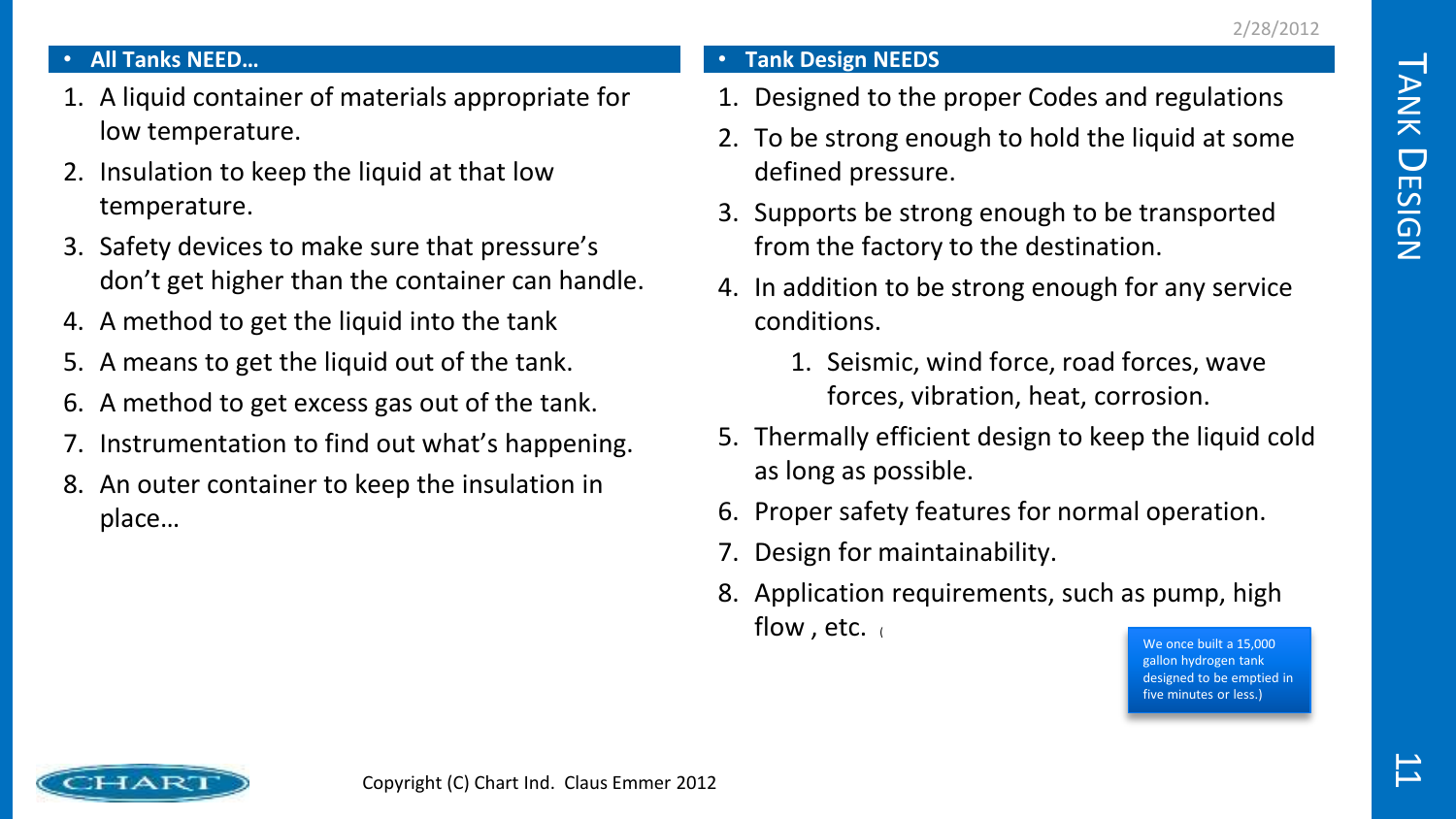#### **Some of the Basics**

#### **Typical Piping Schematic**

- Fill lines
	- Top and bottom fill lines if pressure needs to be constant during fill.
		- Top filling lowers pressure
		- Bottom filling raises pressure.
- Vent lines
	- Relief system
	- Vent system
- Pressure Control System
	- Regulators and vaporizers
- Instrumentation
- Product Withdrawal
	- As gas
	- As Liquid
- Gas safe vent system
- Possible re-cooling system.



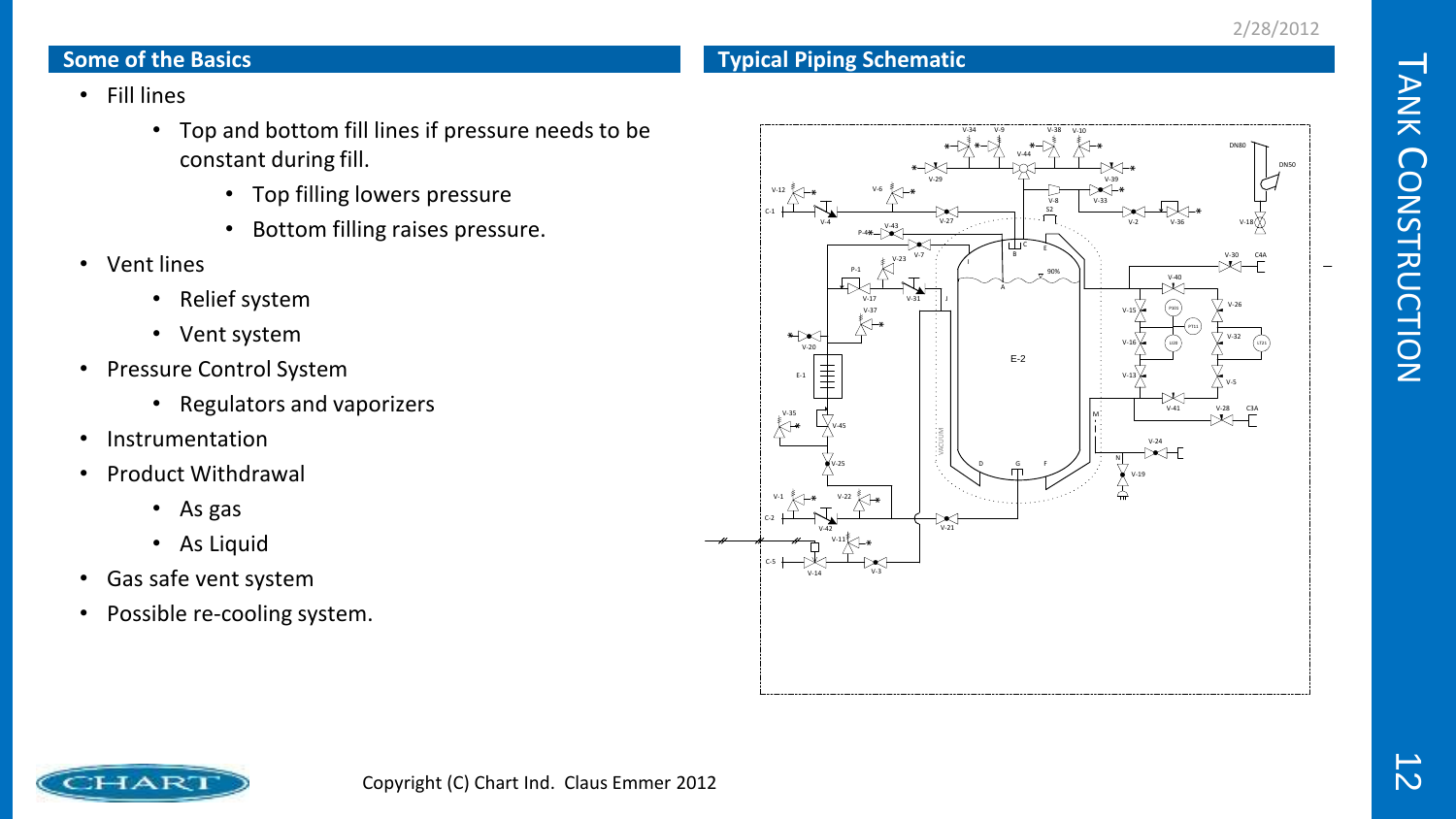#### **NER – the Boil Off Rate**

- Thermal performance is usually stated in % per day of evaporated product at atmospheric pressure.
- Typical NER's on larger vacuum insulated tanks is on the order of 0.15 to 0.07 % of capacity per day.
- Thus a normal 15,000 gallon LNG tank will evaporate about 15 gallons of LNG per day due to thermal inefficiencies.
- Larger tanks will have lower heat leak as the volume increases faster than the surface area.

#### **Holding Time**

- A moving tank has a better non-venting holding time than a stationary tank.
- If the tank is not moving, the liquid will stratify cold liquid will sink and warm liquid will rise. The pressure in a stratified tank is set by the warmest liquid on the top.
	- Typically, a larger cryogenic tank will rise in pressure around 3 to 5 PSI per day.
- A road tanker, that is moving and has liquid mixing, rises at around 1.5 PSI per day. They can have a OWTT of over 1,000 hours.

#### **Filling tanks**

- Consider that the field erected tanks commonly used in LNG storage are not pressure vessels, and any vapor formed needs to be handled and controlled.
- Shop built tanks are pressure vessels and are filled with a single hose from the top with cold liquid.
- This cold liquid recondenses any vapor in the vapor space and the pressure in the tank drops correspondingly.
- There is no practical limit to the top-fill rate, other than that it must become slower as the tank becomes fuller, in order not to overfill.
- Since the tanks are pressure vessels, no vapor needs to be handled  $-$  at worst, the liquid is stored at a slightly higher pressure/temperature.
- Large horizontal tanks  $-$  like the 250,000 gallon units we build – have a long spray bar to distribute cold liquid evenly along the length during filling.

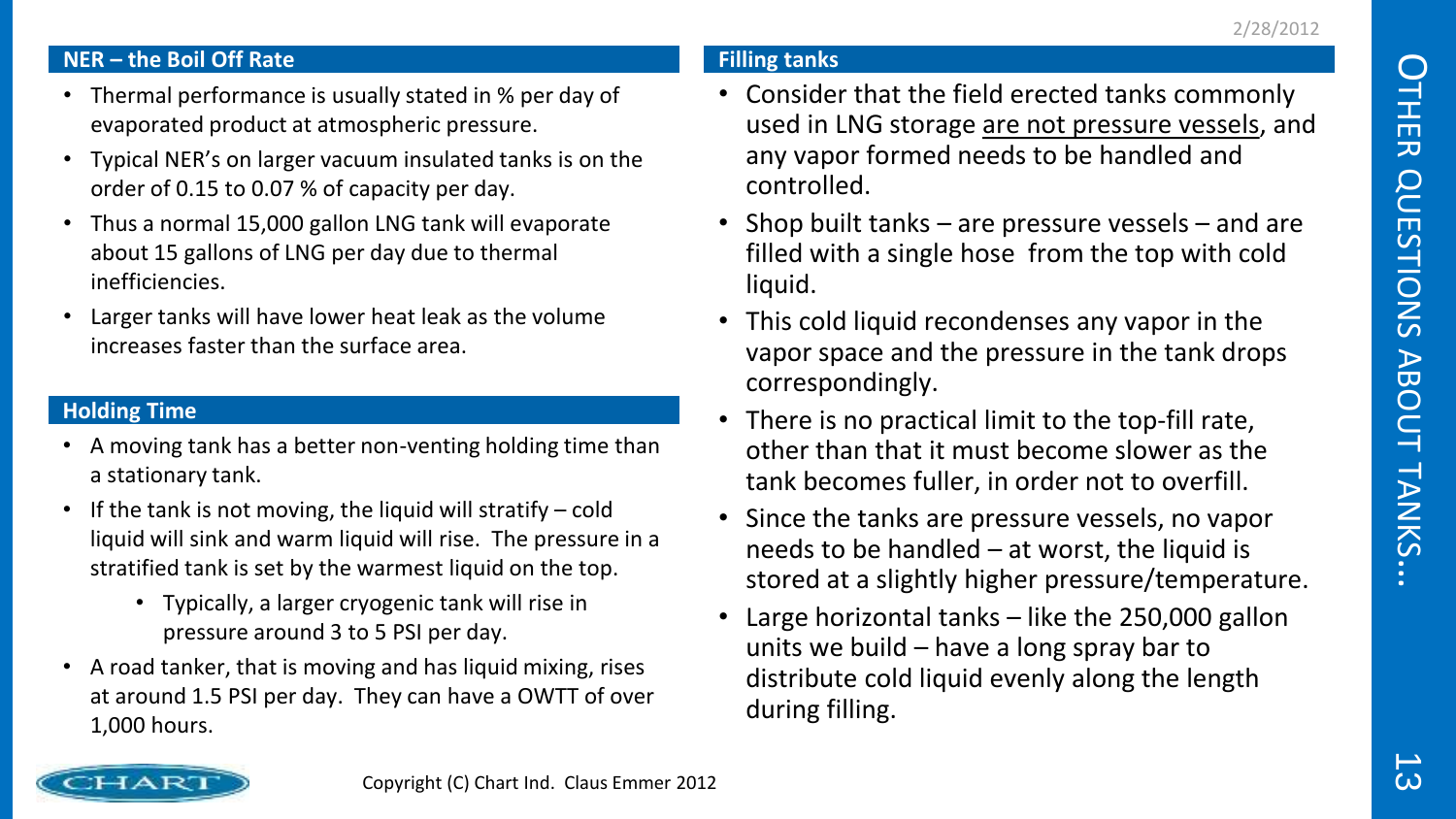









Copyright (C) Chart Ind. Claus Emmer 2012

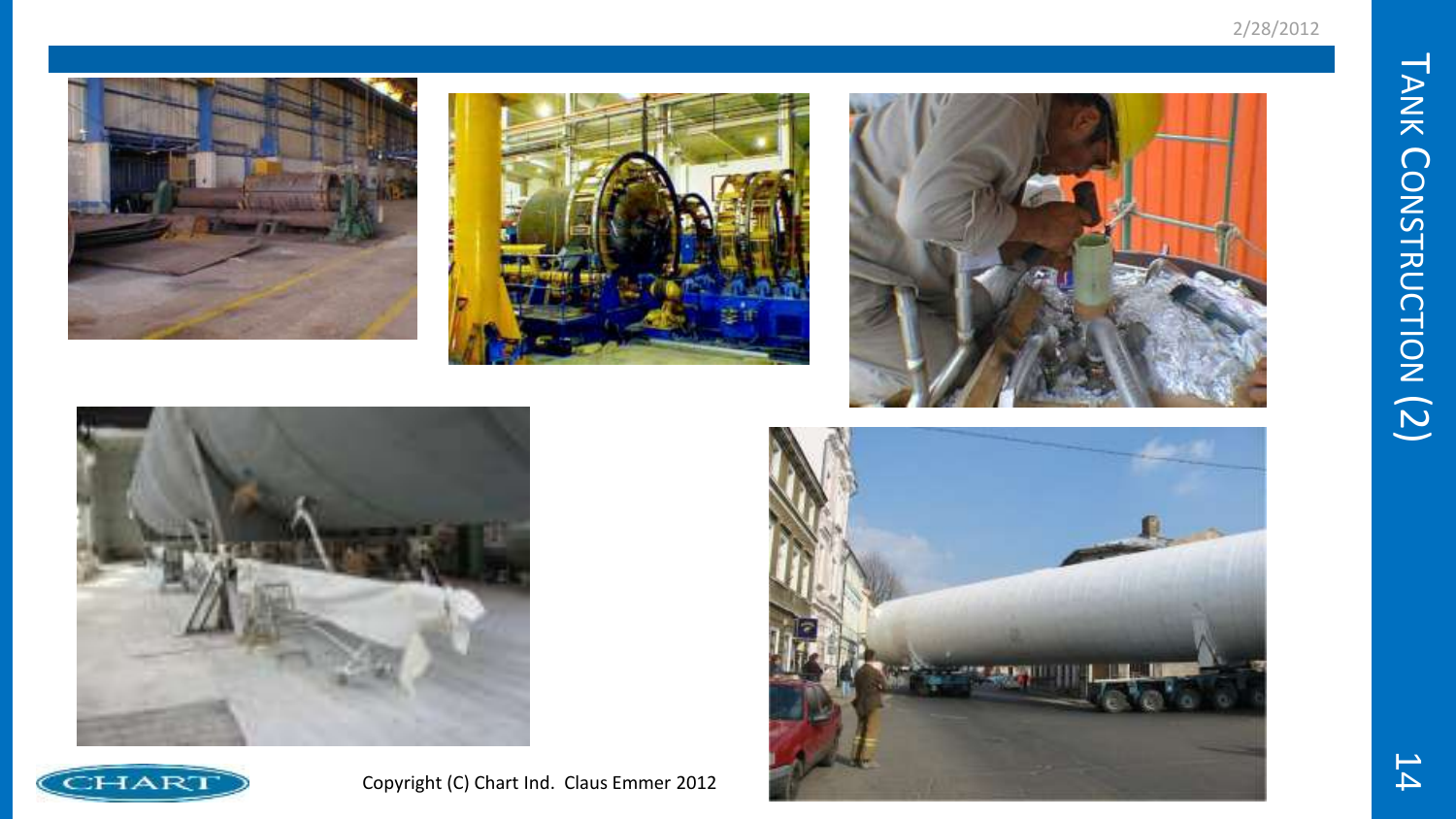$\overline{\phantom{0}}$ 

ANK

 $\bigcup$ 

ESIGN

#### • **Some Key thoughts…**

- Lines that are connected to the liquid side of the tank need to have vapor locks to prevent excessive heat transfer into the liquid.
- Pressurizing systems need to be sized for maximum withdrawal rates. And liquid flows into pressure building circuits by gravity only, so line sizing and routing is a challenge.
- Liquid to pump essentially flows by gravity. Traps in pump feed lines limit this flow.
- There is a lot of heat generated by pumps. Oversizing a pump is counterproductive.
- Stainless steel contracts about 1/32nds of an inch per foot when it cools. Improper design can rip things apart.
- Liquid trapped between two valves can generate much higher pressure than the burst pressure of a pipe. Proper cryogenic design always includes a thermal relief device between two lquid valves.
- Moving or sloshing will homogenize the liquid and remove any false pressure, stratification, or subcool.

#### **In Practice**

• We're designing and building the entire fuel system for the first high speed turbine driven ferry.

<http://www.incat.com.au/069VesselBrochure/index.html>



## **LNG ADVANTAGES**

- · 180-200 tons reduced weight (Recips vs. Gas Turbines)
- · Reduce fuel cost
- · Reduced daily maintenance
- Reduced GHG
- Reduced emissions
- . Improved avaliablity and reliability

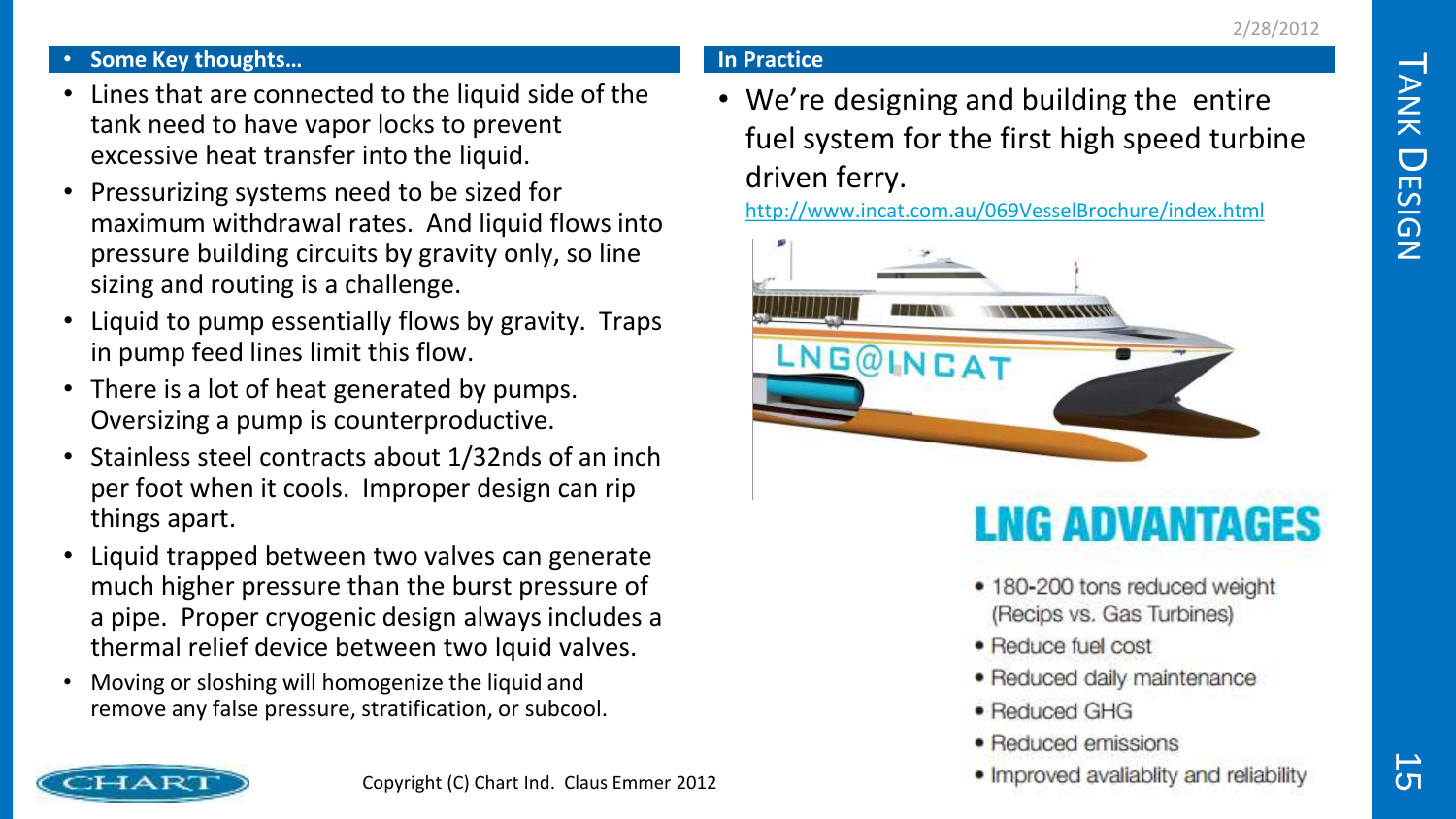

#### • **Key Points**

- LNG Has no odor.
- Warm natural gas always rises.
- Need to ensure that no unwanted gas in unexpected areas, since there is no odor, nor is odor a reliable means of detection.
- Need to protect non-cryogenic steel piping in contact with LNG.

#### • **Mitigation….**

- Need to have gas detection.
- Need to have means to dilute natural gas concentrations
- Need to have protection in case of fire inside or outside.
- All stainless construction acts as containment, and is impervious to spills or cold cracking.
- All key connections fail closed.
- Piping is either vacuum insulated, or purged double walled piping.

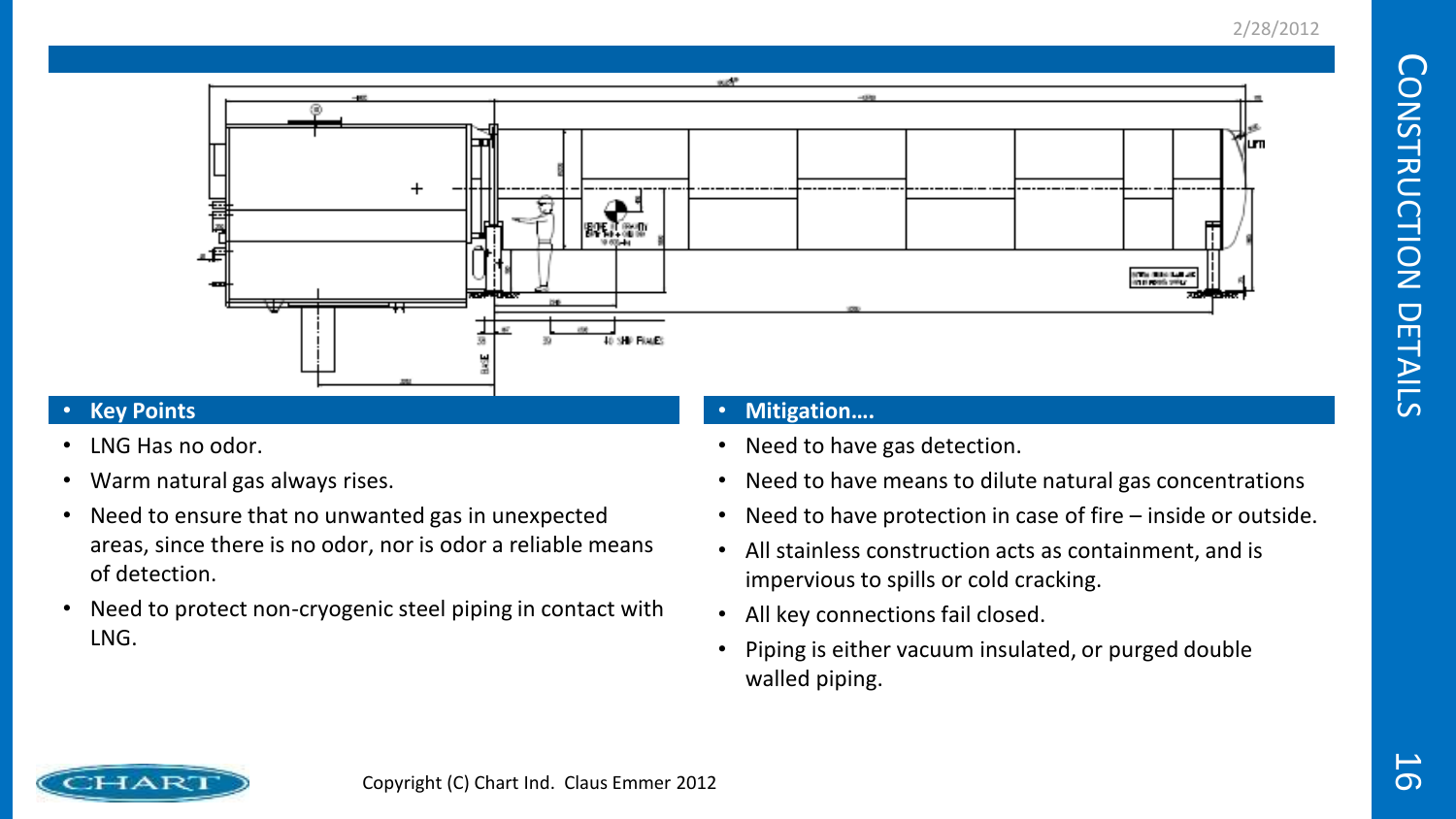

Component selection is limited. Not that many companies manufacture DNV certified valves, for example.



The piping is enclosed in a fire proof (or at least resistant, purged control room



The safety record of double walled cryogenic tanks has been exceptional. And LNG is just another cryogenic liquid. Some say it is safer than Liquid Oxygen.



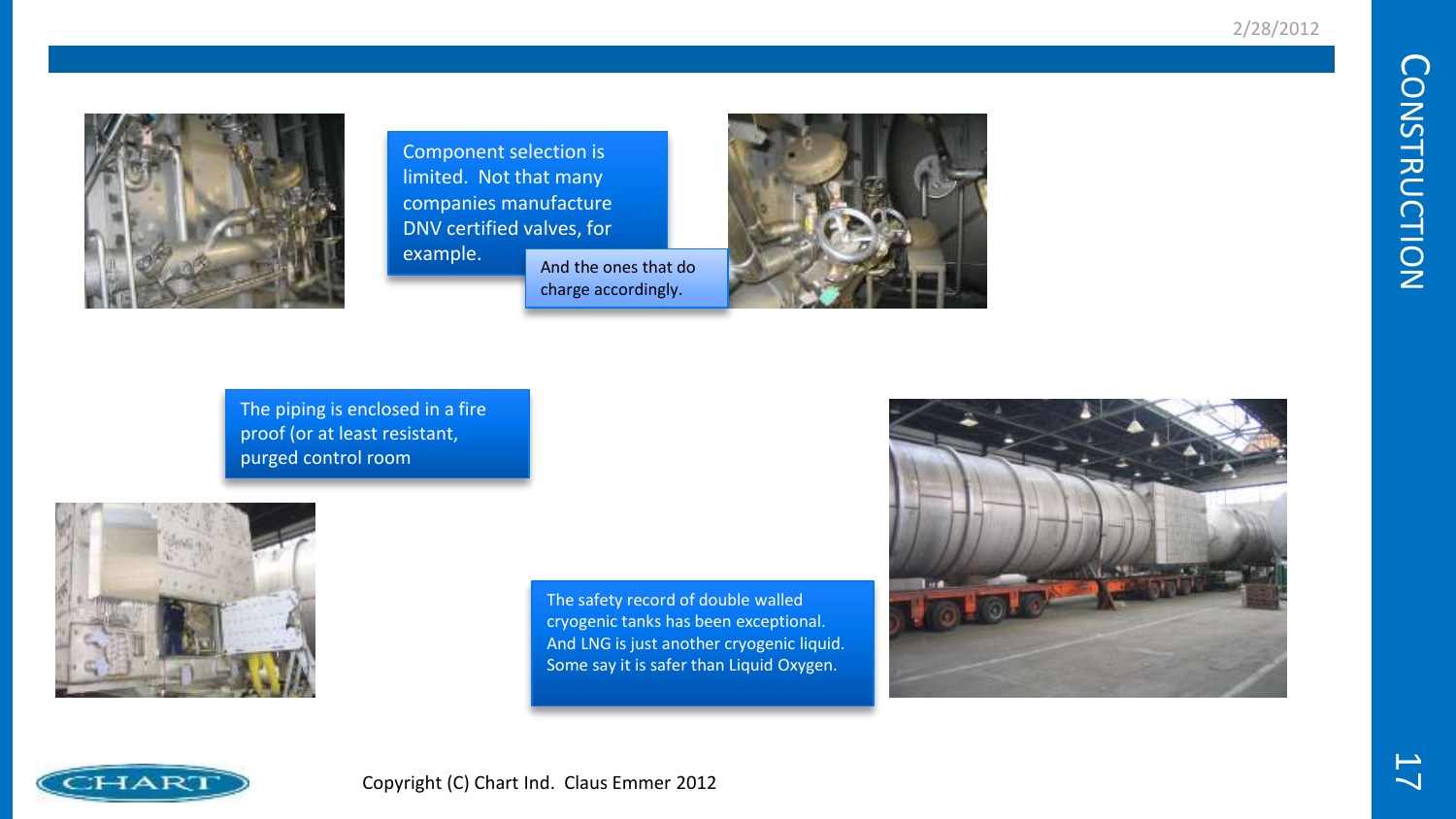- Typically, ASME pressure vessels that are in a vacuum i.e. a non-corrosive environment are used a minimum of 30 years. We sometimes refurbish piping of tanks built in the 60's
- In order of priority, vacuum or performance is affected because:
	- 1. The vacuum gauge is removed or exchanged improperly causing a slow vacuum leak.
	- 2. Insulation has settled. This happens with perlite, not with SI.
	- 3. An outer leak on the jacket, due to thermal cycling or contact with cryogen.
	- 4. A leak on the annular piping, due to thermal cycling.
	- 5. A inner tank leak.
- Leaks are very easy to find on super insulated tank.
- And all leaks are easy to fix once they are found.



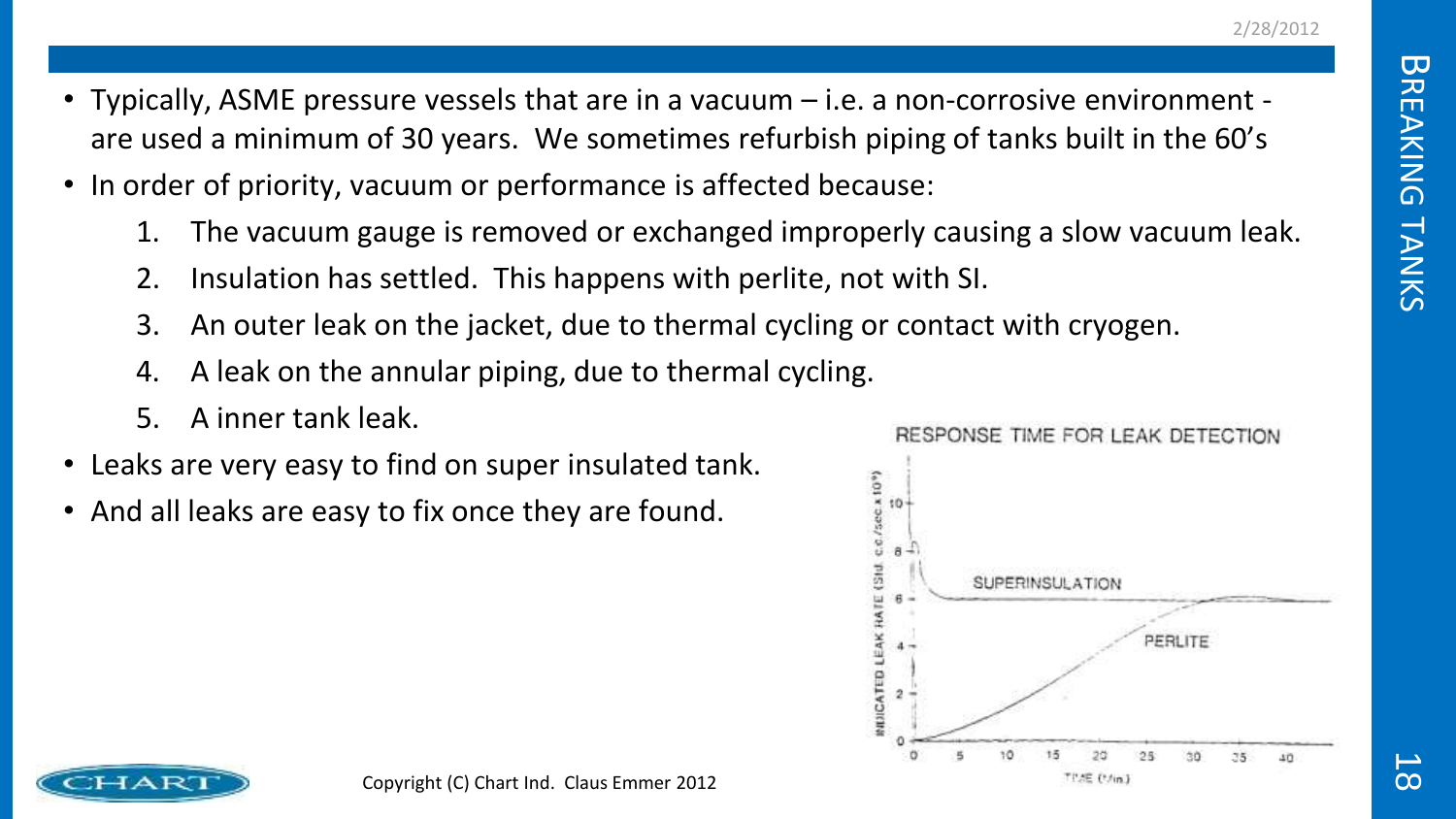#### **Non-Jacketed Tanks**

- There is no effect, since there is no vacuum to loose.
- But there is a lot of insulation between inner and outer tank.

#### • **To restore vacuum**

Restoring vacuum on a jacketed tank is easy.

- 1. Use Helium to determine location of leak if it is too small to be seen or heard.
	- 1. Fast with SI Tanks
	- 2. A bit more laborious and slower with perlite.
- 2. Fix leak
- 3. Replace getters
- 4. Reactivate absorbents with heat and vacuum.

#### **Vacuum jacketed Tanks**

- Rapid loss of efficiency as annular space pressures approach 1 atm.
- Heat leak is in proportion to insulation thickness.
- Since vacuum insulation (perlite or SI) is so effective, only a small distance of insulation is needed.
- When vacuum is lost the insulation reverts back to that of a thin non-jacketed tank.

#### • **Equipment**

- Good for finding leaks down to 10-8 cc of helium/sec.
- That number is almost meaninglessly small. Moisture can temporarily plug that hole.
- And a small pump, up close, has faster pumping speeds than a big one far away.
- Getting molecules out at high vacuum is like having a drunk find a small door in the dark…